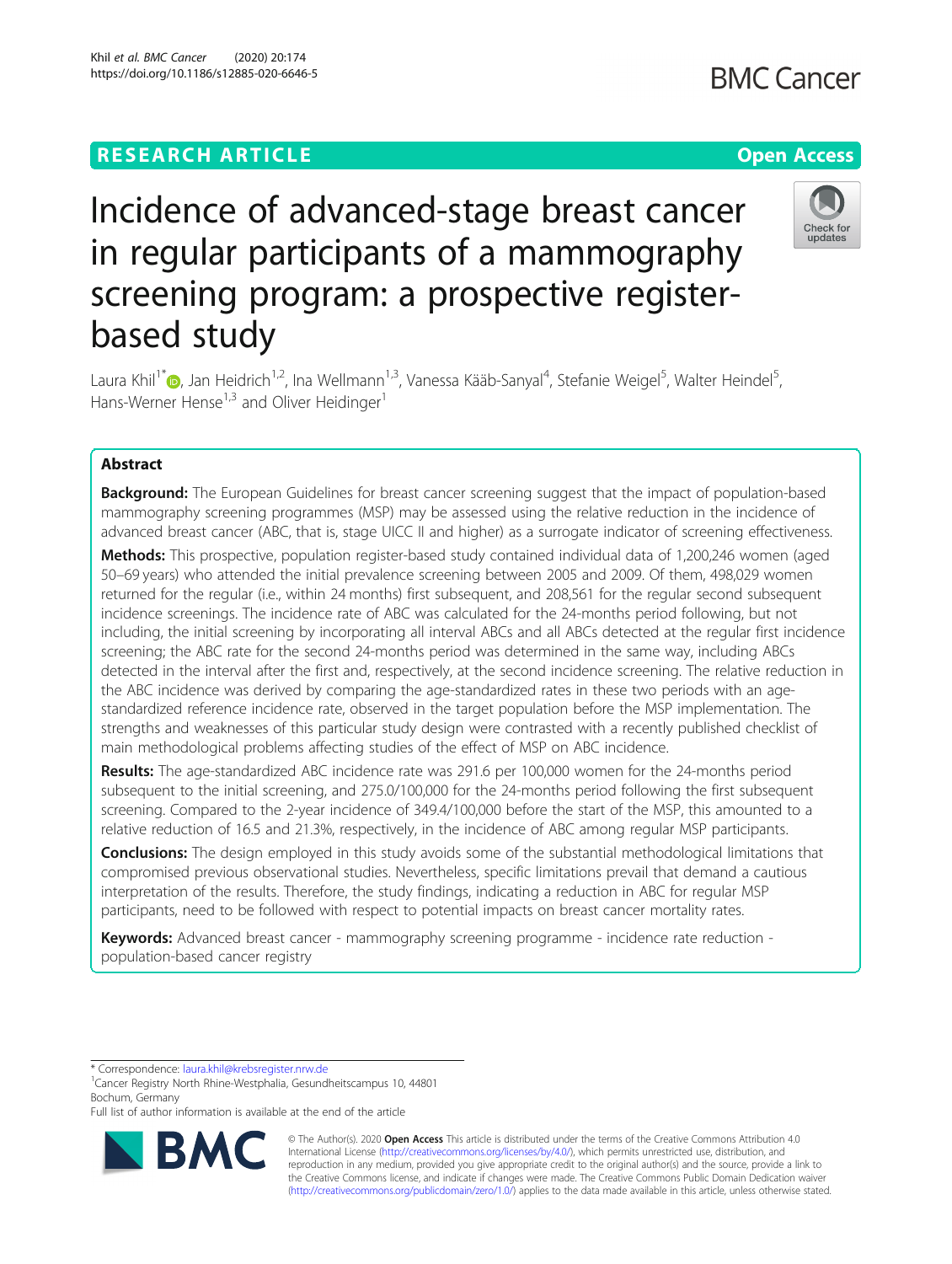#### <span id="page-1-0"></span>Background

The reduction in the incidence of advanced breast cancer (ABC) is probably the most informative surrogate indicator for the breast cancer mortality decline that may be expected from an organized mammography screening program [\[1](#page-7-0)–[3\]](#page-7-0). Numerous observational studies, investigating routine screening programs in various populations, have produced rather inconsistent findings with regard to the changes of ABC incidence observable in the course of the different programs [\[4](#page-7-0)–[13\]](#page-8-0). The majority of these studies assessed changes of ABC incidence rates based on aggregated population data because they had no access to individual information on screening history and diagnoses. Of note, as emphasized in a recent literature review [[14\]](#page-8-0), in such analyses a mixture of prevalent screenings from a continuous inflow of newly enrolled women with women participating in several consecutive screening rounds, and a screening-exposure time of some participants that is too short to have an effect on the ABC risk, may have compounded the results, with a tendency to underestimate or even obscure actual incidence reductions. In contrast, to the best of our knowledge, only five studies have been published to date that monitored the impact of organized screening programs on ABC incidence using individual-level data on screening exposure. Interestingly, despite large methodological differences (e.g., definition of ABC, definition of screening attender, duration of follow-up, etc.), all five studies observed reductions in the ABC incidence of screening attenders compared to non-attenders [\[4](#page-7-0)–[8](#page-7-0)].

The German Mammography Screening Program (MSP) started in October 2005, with the objective to reduce breast cancer associated mortality due to early detection of breast cancer [[15\]](#page-8-0). Population-based cancer registers are an indispensable prerequisite for the identification of interval cancers which are required for the correct calculation of the total ABC incidence among screening participants. The state cancer register for North Rhine-Westphalia (NRW), with 19.9 million inhabitants in 2016 the most populous federal state of Germany, is capable of identifying individual interval breast cancers, being one of only two state registers in Germany performing this task from the time of the beginning of the MSP [[16\]](#page-8-0).

In the present report, we analyzed changes in the incidence of ABC, restricted to the group of regular participants of the MSP in NRW. We employed the methods suggested by the European Guidelines [\[1](#page-7-0)]. Furthermore, we contrasted the strengths and weaknesses of the present study design with a ten-point checklist of main methodological problems affecting studies of the effect of screening programs on the ABC incidence, recently published by Broeders et al. [\[14](#page-8-0)].

#### **Methods**

#### The German mammography screening program

The German Mammography Screening Program (MSP) started in October 2005 and has adhered to the European Guidelines for Quality Assurance in Breast Cancer Screening of 2006 [[1\]](#page-7-0). The Kooperationsgemeinschaft Mammographie (German Agency for Mammography Screening), founded by the German Statutory Health Insurances (SHI) and the German Association of SHI Physicians, regularly publishes quality and evaluation reports for the country-wide German MSP which comprises a total of 95 screening units. In these reports, indicators of process quality, participation rates and, in particular, detection rates and stage distributions are cross-sectionally analyzed in detail [\[15](#page-8-0), [17](#page-8-0)]. All women aged between 50 and 69 years are actively invited every second year to a screening mammography within the systematically organized MSP by a standard invitation letter that contains a suggested examination date and screening unit located most closely to the woman's home. MSP examinations are performed exclusively in certified screening units. The MSP was fully implemented in North Rhine-Westphalia (NRW) by the beginning of the year 2009  $[15]$  $[15]$  $[15]$ , where all women eligible at the start of the program had been invited to participate. The numbers of women in the eligible age range for the program in NRW were approximately 2.2 million and all were invited to the screening by personal letters. About 55% of those invited subsequently participated in the mammography screening program [[15](#page-8-0), [17\]](#page-8-0).

The state cancer registry of NRW was established in 2005 and completeness of breast cancer registration, using electronic records from obligatory notifications of all newly diagnosed breast cancer cases, was accomplished by 2007 [[18](#page-8-0)]. The NRW cancer registration act authorizes the state cancer registry to process data from all screening units in NRW to evaluate the MSP on the basis of the official Cancer Early Detection Directive in Germany which defines the procedures necessary for the determination of interval cancer rates; identifiers of individual patients were doubly pseudonymized in accordance with procedures laid out in the Cancer Registration Act (Landeskrebsregistergesetz) of the state of North Rhine-Westphalia [\[19\]](#page-8-0).

In July 2015, records from all MSP participants in NRW were linked with state cancer registry data via a specifically dedicated pseudonymisation procedure [\[20](#page-8-0)]. Taking into consideration that the reporting lag between the diagnosis of a breast cancer and its notification and/ or registration in the cancer registry may add up to 18 months [\[21\]](#page-8-0), the study data base for screening participation was closed on December 31st, 2013.

#### Study population

The study cohort consisted of 1,200,246 eligible screening participants, who attended a first screening mammography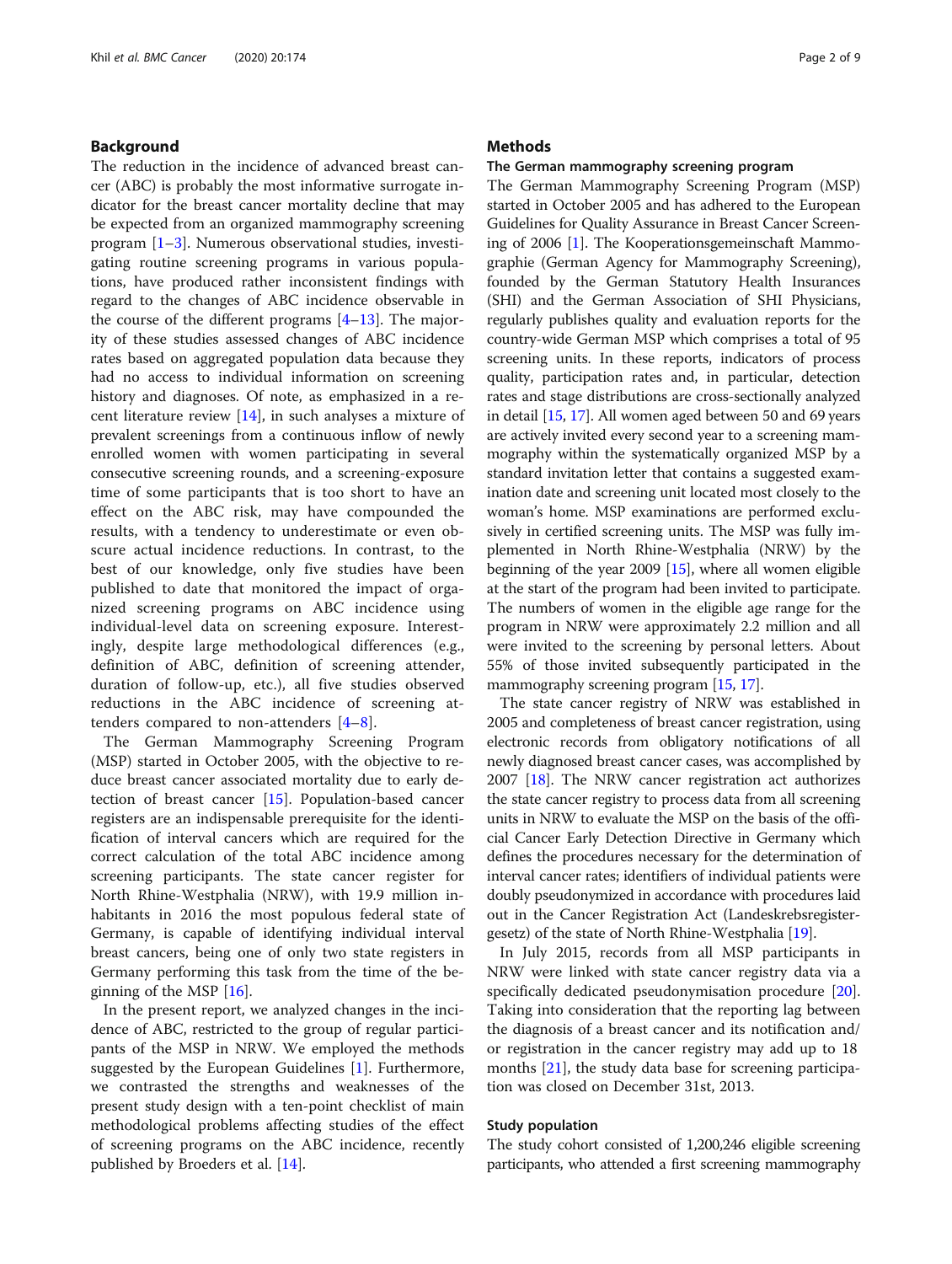<span id="page-2-0"></span>(initial screening) during the implementation phase of the program between October 2005 and December 31st, 2009 (Fig. [1\)](#page-3-0). After the initial screening - commonly labelled as prevalence screening - regular MSP participants returned for a first subsequent (incidence) screening examination within the invitation interval of 24 months; likewise, regular participants of the second subsequent (incidence) screening returned within 24 months after their attending the first subsequent screening. Interval cancers were defined as breast cancers occurring within the interval between two regular screenings among women with a prior negative screening mammography. Regular participants of the first incidence screening were women  $(N_1 = 498,029)$  who had no breast cancer detected at the initial prevalence screening nor in the following 24-months interval, and who were still eligible for screening (not older than 69 years), and returned within 24 months after the prevalence screening. Regular participants of the second incidence screening ( $N_2$  = 208, 561) had no breast cancer detected neither at the first subsequent screening nor in the following 24-months interval, were still eligible for screening (not older than 69 years), and they returned for the second subsequent screening within 24 months (Fig. [1\)](#page-3-0). Women with an 'open' screening result (commonly women who left the screening program without re-assessment of a conspicuous mammography imaging result) were excluded from the analyses. 'Death certificate only' cases (DCO), i.e., breast cancer cases notified to the NRW cancer registry only post mortem by a death certificate, were also excluded prior to data analyses ( $n =$ 139).

#### Definitions and surrogate parameters of effectiveness

The regional *background incidence rate* for breast cancer, defined as the rate of new breast cancers that had been detected in the target population before the initiation of a mammography screening, has been suggested by the European Guidelines as a reference for the rates observed in the course of a screening program [\[1,](#page-7-0) [22](#page-8-0)]. As the statewide cancer registration in NRW started its operation only in 2005, the data from a sub-registry, the cancer registry of the administrative district of Münster, were used to calculate the background incidence. Thus, the background incidence is the incidence in the administrative district of Münster among women aged 50 to 69 years from the years 2000 to 2004. This sub-registry in the north-western part of the state covered about 15% of the total NRW population and has consistently achieved completeness of registration (> 90%) since 1995 [[18\]](#page-8-0). It has been shown that breast cancer data from the Münster registry reflect very closely those from NRW, and these data are also used as reference for the calculation of MSP performance indicators for NRW by the German Agency for Mammography Screening [[17](#page-8-0)]. For the analyses in the present report, the background incidence rate was age-standardized to the distribution of the 5-years age groups in the study cohort. The agestandardized incidence rate was 268.4 per 100,000 women for invasive breast cancer only (ICD-10: C50; 95% CI: 259.0, 275.6), 282.8 (ICD-10: C50 + D05; 95% CI: 274.4, 291.6) per 100,000 women for invasive and in situ breast cancers combined, and 174.7 per 100.000 women for advanced stage breast cancer.

The breast cancer detection rate relates the number of invasive and in-situ breast cancers detected by mammography screening to the total number of screening participants. Detection rates and stage distributions were excerpted from the data in the MaSc™ documentation software used by each screening unit. The *interval can*cer rate is the proportion of all invasive and in-situ breast cancers newly diagnosed within 24 months postscreening in women who had a negative screening result.

The incidence rate of advanced stage breast cancer in regular participants of the first subsequent screening was determined as the sum of the incidence rate of ABC in the interval after a previous negative screening mammography plus the incidence rate of screen-detected ABC in the first incidence screening. Likewise, the ABC incidence rate in regular participants of the second subsequent screening was determined as the sum of the incidence rate of ABC in the interval after a previous negative first incidence screening plus the incidence rate of screen-detected ABC in the first incidence screening. Thus, the incidence of ABC among regular participants was determined for two consecutive 24-months periods.

The relative reduction of advanced stage breast cancer was calculated as the ABC incidence, as defined above, in relation to the background incidence rate of ABC according to the following formula suggested by the European guidelines (chapter 1.9.2, page 47) [\[1](#page-7-0)]:

$$
\Delta Inc_{ABC}=\frac{\left[2\times BI_{ABC}-(ICR_{ABC}+DR_{ABC})\right]}{2\times BI_{ABC}},\qquad \qquad (1)
$$

where  $BI<sub>ABC</sub>$  is the background incidence rate of ABC,  $ICR_{ABC}$  is the ABC interval cancer rate, and  $DR_{ABC}$  is the detection rate of ABC in the subsequent screening (following the 24-months period). The multiplication factor 2 for the background incidence  $BI<sub>ABC</sub>$ , an annual incidence rate, accommodates the fact that a screening interval lasts 2 years; all incidence rates are presented per 100,000 women.

In the present study, information on tumour size and lymph node involvement were combined to define advanced tumour stages using the UICC-classification [\[23\]](#page-8-0). Based on this classification, advanced breast cancers were defined as UICC stage II or higher (UICC II+). UICC II+ was assigned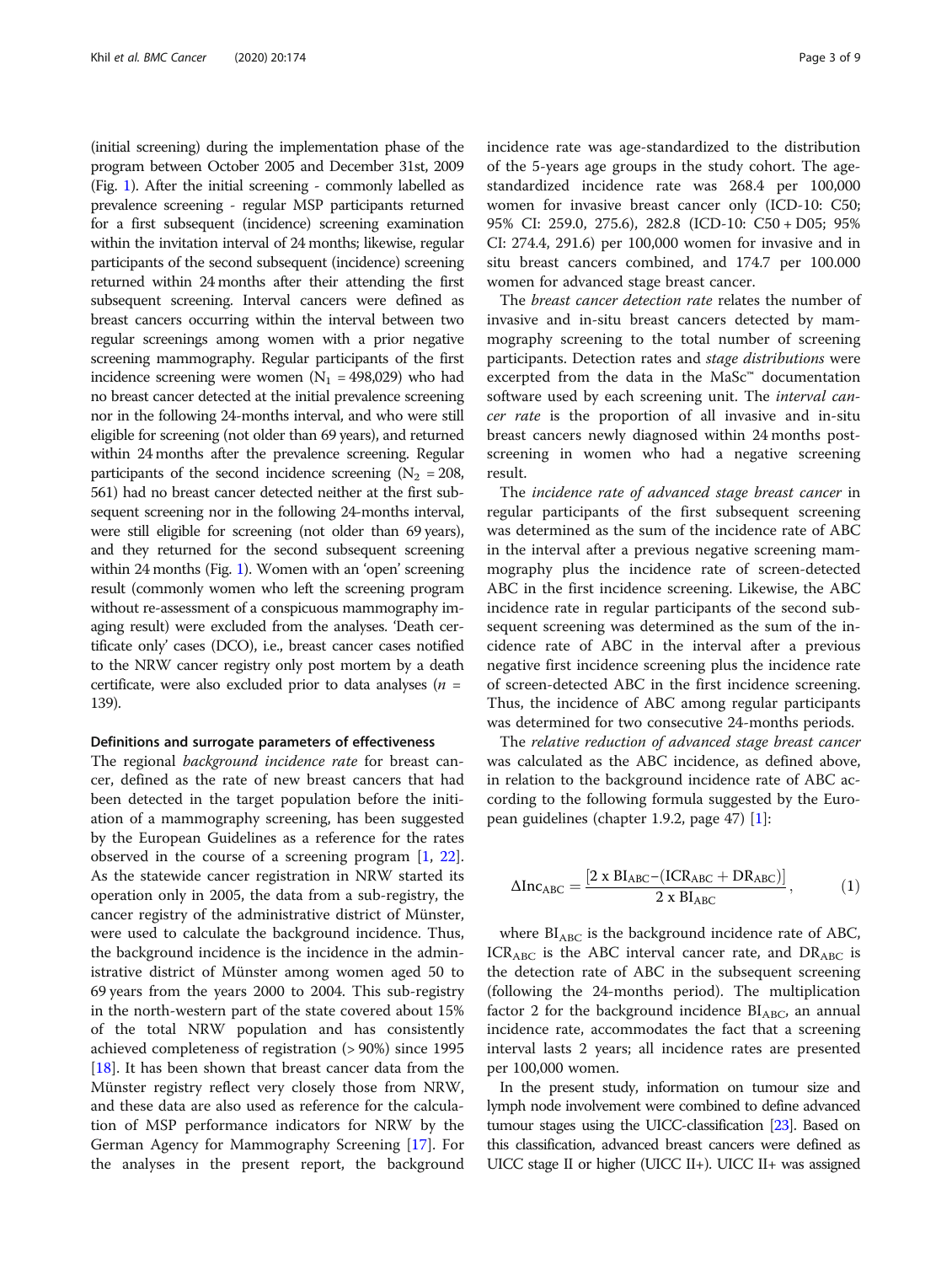<span id="page-3-0"></span>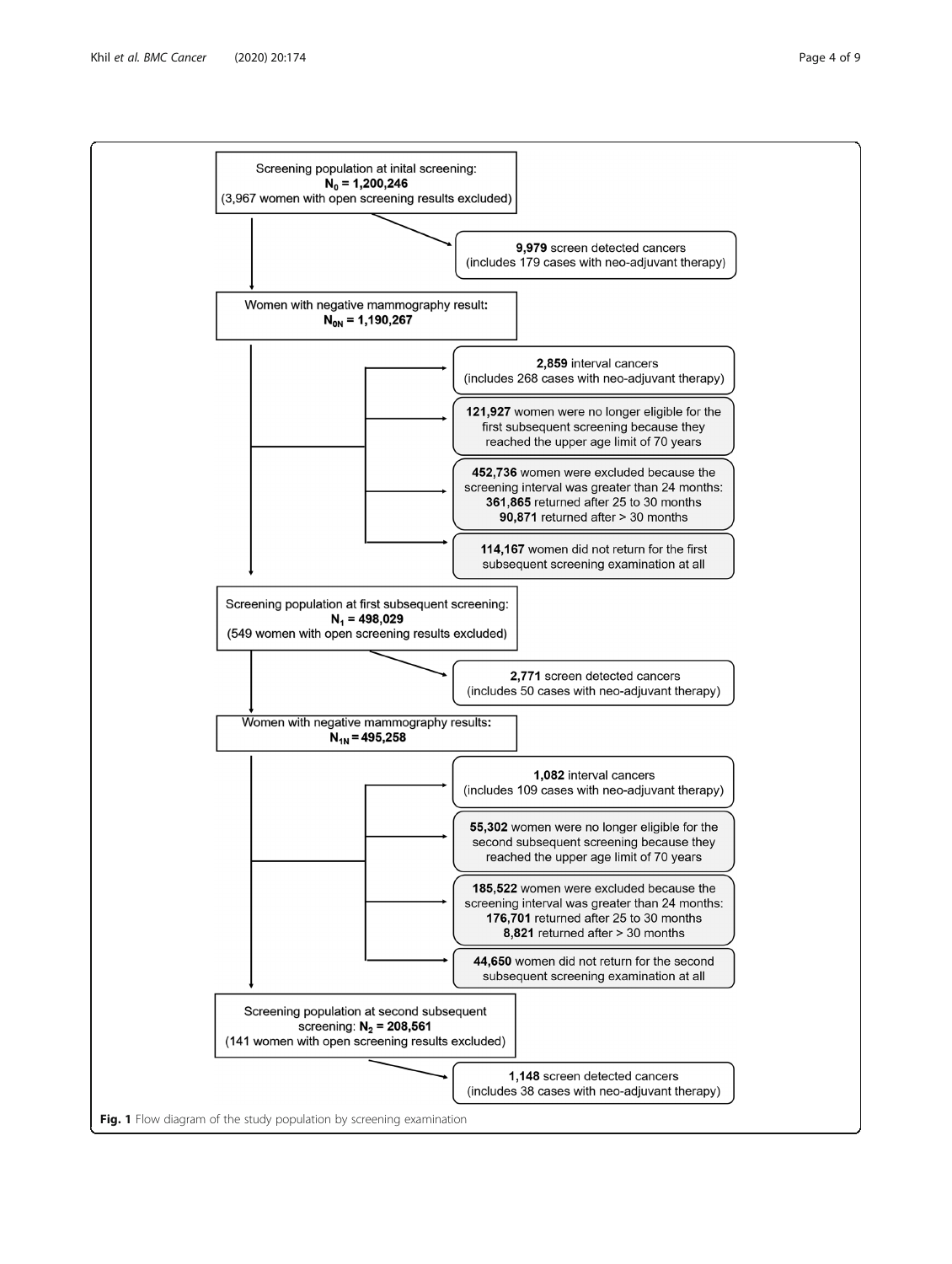to tumors with a stage of T1N+ (excluding T1N1mic) and all tumors with stage T2 or higher.

Furthermore, of the 17,839 screen and interval detected tumors, 644 (3.6%) had been treated with neoadjuvant chemotherapy prior to surgery. In order to avoid an underestimation of advanced tumor stages because of a down-staging of breast cancers through neoadjuvant therapy in clinically advanced tumors, we allocated all tumors with neo-adjuvant treatment to the group of advanced breast cancers.

#### Imputation of missing data for tumor stages

Overall, there were 13,898 screen-detected cancers and tumor size (T stage) was missing in 4.2% and N stage was missing in 13.0% of all cases. Of the 3941 interval cancers, tumor size (T stage) was missing in 16.1% and N stage in 19.3%. Likewise, information on T stage was missing in 10.3% and N stage in 16.3% of the 4338 breast cancers constituting the background incidence.

The missing information on T stage and N stage was replaced using multiple imputation by chained equations [[24,](#page-8-0) [25\]](#page-8-0). Variables potentially related to information on T stage and N stage were selected as predictor variables for the imputation process. These were age at diagnosis, year of diagnosis, morphology (lobular/not lobular), grading, as well as T stage and N stage themselves.

The performance of the imputations was validated in simulation studies employing data of 11,485 women with breast cancer and complete TNM information registered between 2000 and 2012 in the administrative region Münster, and the T stage and N stage and the UICC class were imputed in 20% of cases running 100 simulations. The imputed rate of advanced UICC II+ breast cancers showed an agreement of over 95% with the original staging.

#### Statistical analyses

Breast cancer detection rates, interval cancer rates, and the background incidence are given per 100,000 women. To maintain comparability irrespective of differing age composition, all rates and proportions of the first and second subsequent screening examinations as well as the background incidence were standardized to the distribution of the 5-year age groups in the study cohort at the initial screening. We used age at screening for interval and screen-detected cases, and age at diagnosis for the background incidence to classify the age groups. All agestandardized rates as well as age-standardized relative effect measures are provided with 95% confidence limits. All analyses were carried out using SAS™ version 9.4.

#### Results

The detection rate for invasive plus in-situ breast cancers was 831.4 per 100,000 women screened at the initial

prevalence screening and 537.7 and 518.4 per 100,000, respectively, in the two subsequent incidence screenings (Table [1\)](#page-5-0). Approximately 80% at each screening were invasive cancers, and the proportion of ABC among all screen-detected breast cancers were 32.1, 27.5, and 28.1%, respectively (Table [1\)](#page-5-0).

The age standardized interval cancer rate (in-situ plus invasive) was 240.2 (83.9 in the first 12 months and 156.3 in the months 13–24) per 100,000 in the interval following the initial screening and 215.3 (77.5 and 137.8, respectively) per 100,000, in the second screening interval (Table [2](#page-5-0)).

The incidence rates of ABC in the 24 months after the initial screening and after the first subsequent screening are shown in Table [3](#page-6-0). Using the age-standardized background incidence of UICC II+ breast cancer of 349.4 per 100,000 women in 24 months (see formula ([1\)](#page-2-0) above), the relative reduction of UICC II+ breast cancer incidence was 16.5% in the 24-months period after the initial screening and 21.3% in the respective period after the first subsequent screening.

#### **Discussion**

The present study investigated a large cohort of regular screening participants from the mammography screening program in the most populous German state, North Rhine-Westphalia. The breast cancer detection rates and the proportions of invasive cancers were within the ranges recommended by the European guidelines [\[1](#page-7-0)]. The proportions of ABC detected at each screening were slightly higher than recommended by the guidelines, which is partly explained by the fact that the present study imputed missing data on tumor stage whereas these are omitted from the nominators when calculating proportions of ABC according to the guidelines. Applying the method proposed in the guidelines, the respective proportion of advanced stage breast cancer were 30.0, 24.9, and 26.3%, respectively.

The decline of ABC rates is commonly invoked as the most important early surrogate indicator of the subsequent reduction of breast cancer mortality in a MSP [[1](#page-7-0)– [3\]](#page-7-0). In a recent meta-analysis of randomized breast cancer screening trials, a reduction of 20% in the incidence of ABC, observed after a trial duration of between five to 10 years, was associated with a 28% reduction in breast cancer mortality [[3](#page-7-0)]. Applying formula ([1](#page-2-0)) from the EU guidelines [[1\]](#page-7-0), the incidence of breast cancers of type UICC II+ was about 17% lower in the period after the initial screening, and about 21% after the first subsequent screening in regular MSP participants compared to the reference incidence in the target population immediately before the implementation of the MSP.

Findings from many previous observational studies examining the incidence of ABC in organized mammography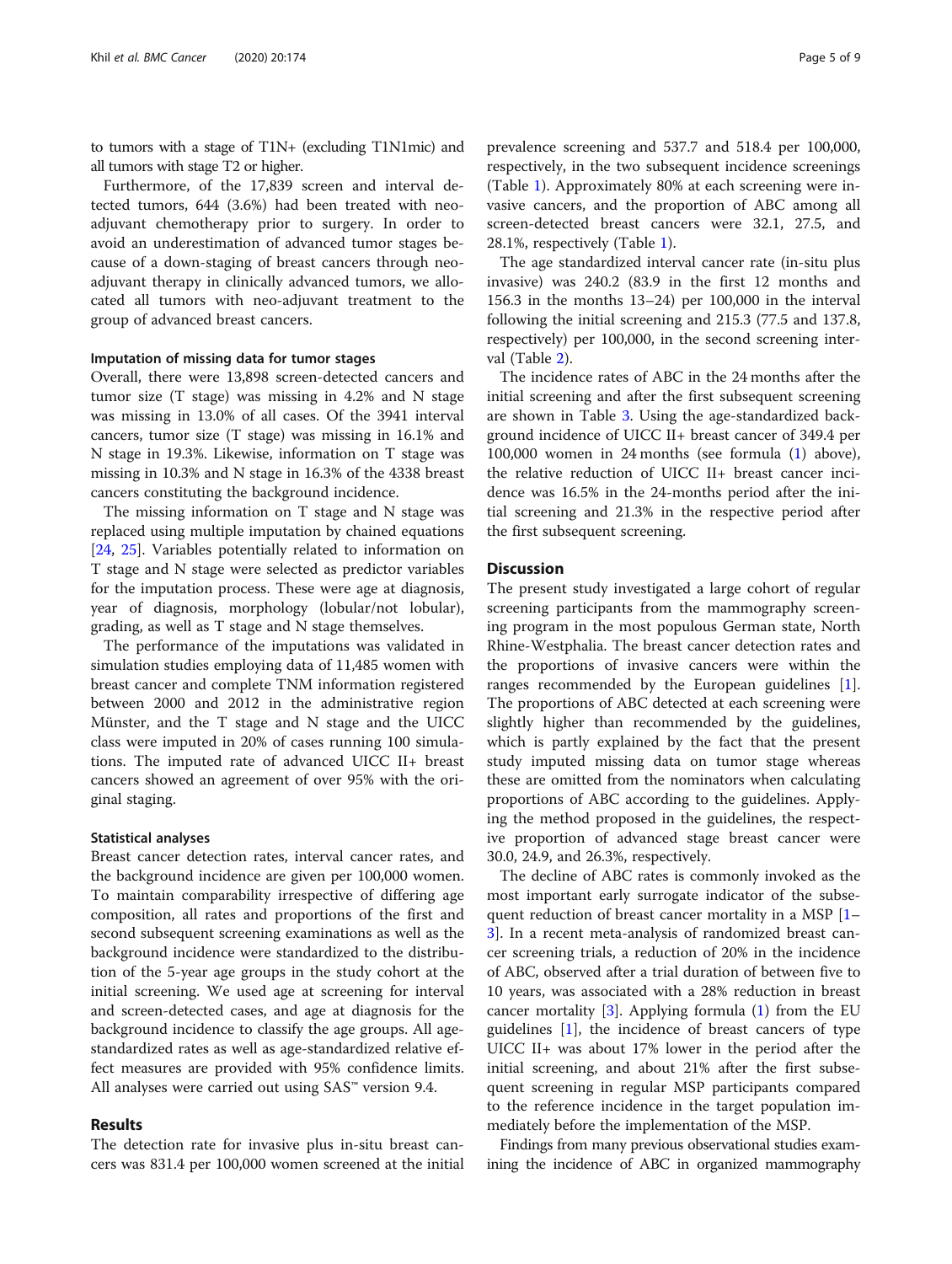<span id="page-5-0"></span>

| Table 1 Detection rates, numbers and tumor stage of breast cancers among regular participants of the first three screenings of the |  |  |  |  |  |
|------------------------------------------------------------------------------------------------------------------------------------|--|--|--|--|--|
| mammography screening program in North Rhine-Westphalia, 2005–2013                                                                 |  |  |  |  |  |

|                                                                         | Initial<br>prevalence<br>screening<br>$N_0 = 1,200,246$ | 1st subsequent<br>incidence<br>screening <sup>a</sup><br>$N_1 = 498,029$ | 2nd subsequent<br>incidence<br>screening <sup>a</sup><br>$N_2 = 208,561$ |
|-------------------------------------------------------------------------|---------------------------------------------------------|--------------------------------------------------------------------------|--------------------------------------------------------------------------|
| Breast cancer detection rate [DR] (per 100,000 screened)                | 831.4                                                   | 537.7                                                                    | 518.4                                                                    |
| Numbers of invasive cancers                                             | 8213                                                    | 2233                                                                     | 941                                                                      |
| Numbers of in-situ cancers                                              | 1766                                                    | 538                                                                      | 207                                                                      |
| Invasive cancers / Total cancers screen-detected (%)                    | 82.3                                                    | 80.6                                                                     | 81.9                                                                     |
| Numbers of advanced stage cancers (UICC II+)                            | 3205                                                    | 762                                                                      | 323                                                                      |
| Advanced stage cancers / Total cancers screen-detected (%) <sup>b</sup> | 32.1                                                    | 27.5                                                                     | 28.1                                                                     |

<sup>a</sup>age - standardized to the distribution of the 5-years age groups in the initial screening

based on computations that include *imputed* values (for missing data of size and nodal status) in both, nominator and denominator (see text)

screening programs on a population-based level were inconsistent in terms of the incidence reductions observed. In their recent review, Broeders et al. [[14](#page-8-0)] described in detail the methodological problems affecting such studies. They emphasized that, among others, the effects of follow-up time, presence of a prevalence effect, lack of knowledge on the time women were exposed to screening, and the pace of program implementation all interact in a complex way. Many of the limitations outlined by Broeders et al. could potentially be avoided in studies that are able to link individual data on cancer incidence with individual data of screening history. The present study had individual data available for a large cohort of women who regularly responded to three of the biennial invitations of the Germen MSP. It differs from previous study with individual data  $[4-7]$  $[4-7]$  $[4-7]$  $[4-7]$  in that it employed – to our knowledge for the first time - the methods suggested by the EU guidelines: the ABC incidence in a cohort of regular screening participants was compared with the reference incidence of ABC in the period prior to the start of the MSP.

In the following, the strengths and limitations of this approach are contrasted with the ten-point checklist suggested by Broeders et al. [[14\]](#page-8-0). The first four methodological problems are related to individual follow-up times, individual exposure time, pace of program implementation and effects of the prevalence screening, all compromising the validity of trend and dynamic

population analyses. The present study is able to avoid any of these problems because ABCs detected at the prevalence screening are explicitly excluded from the calculation of incidence rate reductions, the time of screening participation and/or cancer diagnosis is precisely known for each screening participant, and the analyses are restricted to screening participants only. The definition of ABC is clinically relevant, using the UICC categories II and greater, i.e., either lymph node involvement and/or tumor diameter 20 mm or greater. There is, however, a limitation in that the completeness of stage information was missing from a certain percentage of tumors occurring among screened women and in the reference population. The method of imputation had been evaluated in a separate population before [[24\]](#page-8-0) and was further assessed by simulations on own data samples with complete stage information (see [methods\)](#page-1-0). Furthermore, all cases treated with neoadjuvant therapy were assumed to have been ABC cases. It is supposed that the strategy applied with regard to staging information may not be suspected to underestimate the incidence of ABC in the cohort of regular screening participants.

Furthermore, Broeders at al [\[14\]](#page-8-0). also addressed the problem of a stage migration bias due to the introduction of sentinel lymph node biopsy that results into the determination of N1mic cancers, and thus increases the incidence of node positive cancers. However, the exploration and examination of sentinel lymph nodes was standard in

**Table 2** Numbers and incidence rates of all 24-months interval breast cancers (in-situ plus invasive) after the initial prevalence and the first subsequent incidence screening of the mammography screening program North Rhine-Westphalia, 2005 to 2013

|                                  | Number of screened women with negative screening Number of interval cancers |      | Interval cancer<br>Incidence rate per 100,000 <sup>a</sup><br>[95% CI] |
|----------------------------------|-----------------------------------------------------------------------------|------|------------------------------------------------------------------------|
| After initial screening          | 1.190.267                                                                   | 2859 | 240.2 [231.4; 249.0]                                                   |
| After first subsequent screening | 495.258                                                                     | 1082 | 215.3 [202.3: 228.3]                                                   |
|                                  |                                                                             |      |                                                                        |

age - standardized to the distribution of the 5-years age groups in the initial screening, 95% CI: 95% confidence interval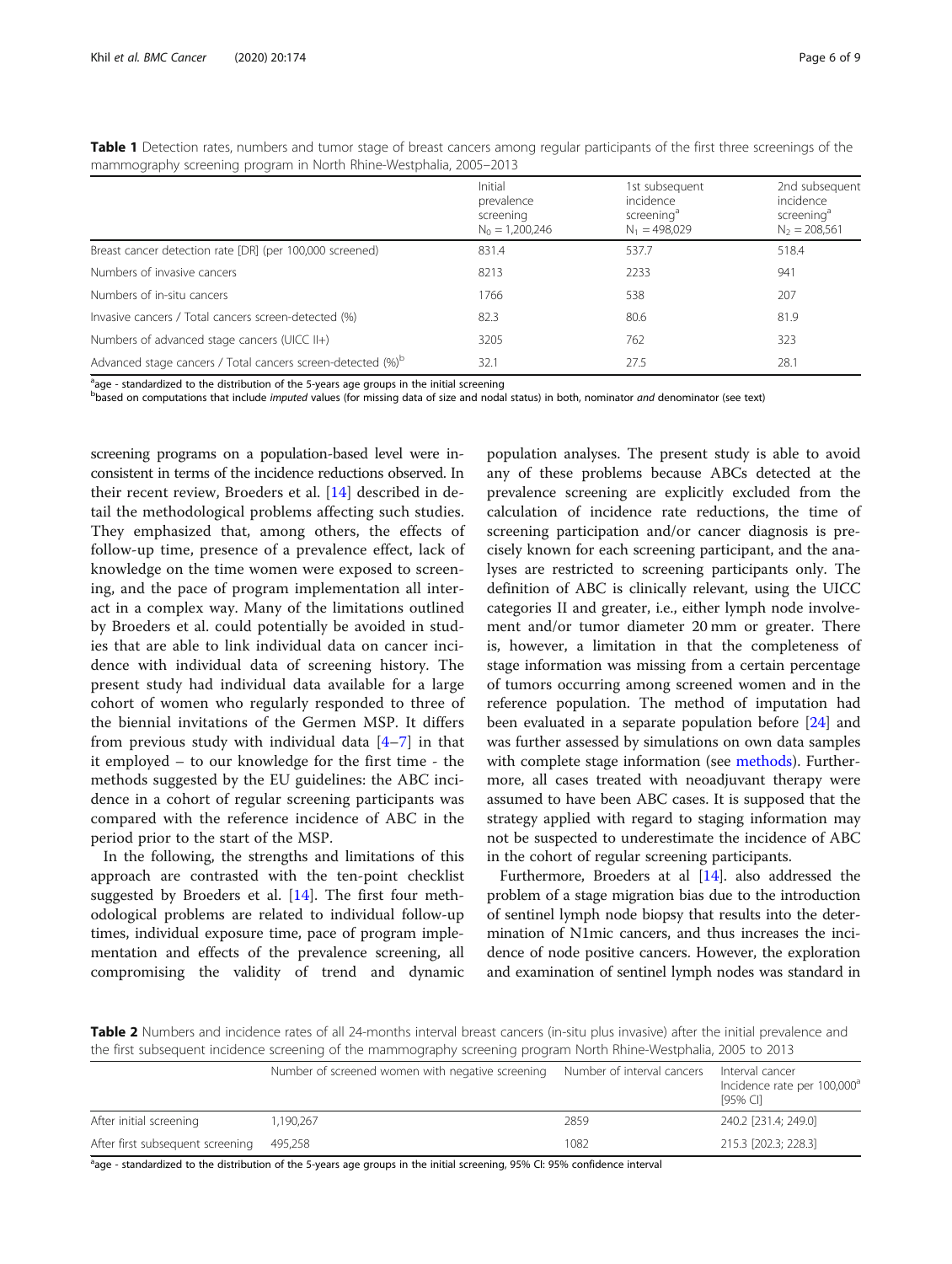<span id="page-6-0"></span>

| <b>Table 3</b> Numbers and incidence rate of advanced stage breast cancer (UICC II+] in the period after the initial screening (interval |
|------------------------------------------------------------------------------------------------------------------------------------------|
| ABC plus ABC detected at first subsequent screening] and in the period after the first subsequent screening (interval ABC plus ABC       |
| detected at the second subsequent screening], compared with the reference ABC incidence rate and expressed as a relative                 |
| reduction (in %). Regular participants of the mammography screening program in North Rhine-Westphalia, 2005 to 2013                      |

|                                                           | $UICC II + interval cancers$ |                                                    | $UICC II + breast cancers$<br>detected at screening |                                                  | Total rate of UICC<br>II+ cancers                                  | Reference incidence rate<br>of UICC II+ cancers | Relative<br>reduction <sup>b</sup> |  |
|-----------------------------------------------------------|------------------------------|----------------------------------------------------|-----------------------------------------------------|--------------------------------------------------|--------------------------------------------------------------------|-------------------------------------------------|------------------------------------|--|
|                                                           |                              | 24-months rate<br>/100.000 <sup>a</sup> [95% CI]   | n.                                                  | 24-months rate<br>/100.000 <sup>a</sup> [95% CI] | 24-months rate<br>/100.000 <sup>a</sup> [95% CI]                   | 24-months rate $/100,000^a$<br>[95% CI]         | (% )                               |  |
| First period after the initial<br>screening               |                              | 1708 143.5 [136.7; 150.3] 762 148.1 [137.5; 158.8] |                                                     |                                                  | 291.6 [279.0; 304.2]                                               | 349.4 [319.4: 379.6]                            | 16.5 [9.8; 22.8]                   |  |
| Second period after the first 643<br>subsequent screening |                              |                                                    |                                                     |                                                  | 127.7 [117.7; 137.7] 323 147.3 [129.7; 165.0] 275.0 [254.7; 295.3] | 349.4 [319.4: 379.6]                            | $21.3$ [13.5;<br>28.4              |  |

age - standardized to the distribution of the 5-years age groups in the initial prevalence screening, 95% CI: 95% confidence interval bFormula see [methods](#page-1-0) section

German guidelines only in 2004/5. For this reason, prior to 2005, the assessment of micrometastases was not routinely carried out as a standard procedure in pathology laboratories and consequently, micrometastases were not documented in the cancer registry notifications before 2005: the latter were the basis for the calculation of the background ABC incidence rates which are therefore unlikely to be markedly affected by the diagnosis of micrometastases. On the other hand, N1mic are classified as UICC 1b - and not upstaged as ABC (UICC 2+)  $[26]$  $[26]$  $[26]$ . The exclusion of N1mic cases after 2005 did therefore not influence the registered incidence of node-positive UICC II+, i.e., ABC cases.

More critical is the use of the background incidence of ABC in the target population before the implementation of the MSP as a reference against which the regular screening participants were compared. This reference assumes that the ABC incidence remained rather stable over the subsequent years. As the ABC incidence in the years before 2005 showed no indication of a temporal trend, we refrained from modelling or extrapolating such a trend. Nevertheless, because the MSP was almost synchronically introduced in the entire country, we had no 'control group without screening' available which could have been used to accept or refute the hypothesis of stable secular ABC trends. Of note, analyses of ABC incidence trends in the adjacent age groups (40–49 and 70–79 years) seem to indicate that the stability hypothesis is sustainable [\[11\]](#page-7-0) and that the ABC rates in the population before the introduction of the MSP is a reasonable reference. Furthermore, incidence data from the period before the introduction of the MSP were available only for the administrative district of Münster, which covers only about 15% of the NRW population. Additional analyses confirmed, however, that the breast cancer incidence rates after 2005 were very similar in the Münster District and NRW, indicating that it is unlikely that the application of the Münster rates invalidate the reference values of this study. Moreover, the reference incidence rates were estimated using a population not yet

offered an organized screening program, thus including a mix of women who would potentially have participated in such a program, if offered, and of women who would not have participated. If these two groups differed in their ABC risks, this could probably affect the validity of the comparison, in particular, if the risk was a priori lower in potential screening participants (one sort of healthy screenee bias [\[27](#page-8-0)]). Without a screening program, such a lower incidence of ABC in potential screening participants could be due either to them having a set of risk factors that differentially leads to less rapidly growing tumors. However, Puliti et al. [[4\]](#page-7-0) found that although socioeconomic status, as an indicator of health – related lifestyle habits, was associated with screening participation, it did not affect the estimated relative reduction in advanced stage breast cancer. Alternatively, a generally higher compliance with and a better adherence to preventive health care offers could result in a generally earlier breast cancer diagnosis, e.g., by opportunistic screening offers. To our knowledge there is no evidence supporting the first, pathophysiological assumption, while the latter would require that a rather massive coverage of women with opportunistic screening mammographies had been in place before implementation of the MSP in order to be effectively able to lower their ABC rates. Marked rises in the ABC rates during the prevalence round of the German MSP render such a hypothesis rather unlikely. In fact, widespread opportunistic screening would have tended to attenuate the observed extent of ABC reduction.

Another aspect deserves attention: a cut-off of 24 months defined 'regular' participation. This approach has the advantage that it uses the conventional definition of the period for interval cancer occurrence, but it also allows a straight-forward comparison with the reference rates with the use of twice the annual background population incidence rate (see formula [1\)](#page-2-0) [\[1\]](#page-7-0). Restricting the definition to 24 months ignores, however, that a substantial proportion of women returned to the screening later than 24 months (Fig. [1](#page-3-0)) which is, among others, due to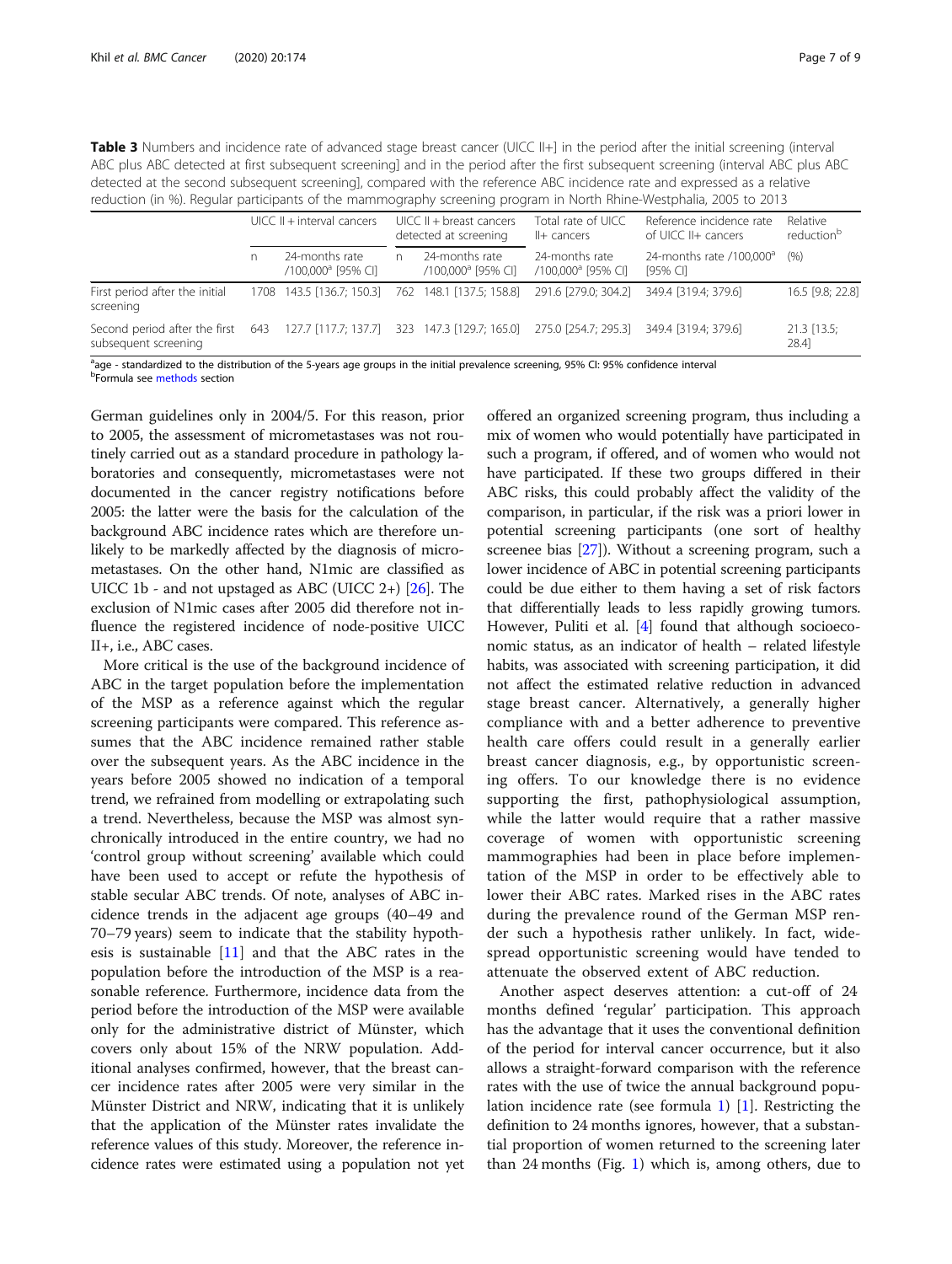<span id="page-7-0"></span>organizational aspects (the MSP invitation is required to be mailed within 22 to 26 months after the precedent invitation) or women's preferences (e.g. work, vacation, other commitments, etc.). The reduction in ABC rates reported here holds therefore strictly only for a 24 months screening interval.

One point not addressed by Broeders et al. [\[14](#page-8-0)] is the increasing use of neo-adjuvant therapy, especially in ABC cases. In order to avoid an underestimation of advanced tumor stages due to downstaging after neoadjuvant therapy, we allocated all tumors with information on neo-adjuvant therapy prior to surgery to the group of advanced breast cancers. This may have marginally inflated the incidence of ABC in the later years of the MSP and thus have attenuated the observed relative reductions.

#### Conclusions

In conclusion, this study used a methodological approach that avoids many of the shortcomings of previous reports. However, this study still contains certain limitations that have to be considered when interpreting the results, such as the historical background incidence, the lack of information on the extent of opportunistic screening before the implementation of the MSP, and the missing stage information before neo-adjuvant treatment. Keeping these limitations in mind, this study suggests that the MSP in NRW is able to lower the incidence of ABC among regular participants by about 21% after a screening period of 4 years when compared to the reference ABC incidence observed in the target population before implementation of the program.

#### Abbreviations

ABC: Advanced breast cancer; BI: Background incidence; CI: Confidence interval; DR: Detection rate; MSP: Mammography screeing programme; NRW: North Rhine-Westphalia

#### Acknowledgements

We thank Dr. Volker Krieg, Dr. Rainer Fricke and Mrs. Daria Olm for the management and preparation of the cancer registry data. We also thank the reference centers, screening units, invitation centers, and the KV-IT for data collection and management.

#### Authors' contributions

OH, HWH, JH, IW and LK conceptualized the study; JH, IW, HWH and LK have performed the data analyses; WH, SW, and VKS as well as OH, HWH, JH, IW and LK have contributed to the interpretation of the results, manuscript drafting and manuscript revision for important intellectual content and approved the final version of the submitted manuscript.

#### Funding

Not applicable.

#### Availability of data and materials

The datasets generated and/or analysed during the current study are not publicly available due to local data protection policies. However, the data can be accessed on-site at the Cancer Registry North Rhine-Westphalia upon reasonable request.

#### Ethics approval and consent to participate Not applicable.

#### Consent for publication

Not applicable.

#### Competing interests

LK, OH, JH, WH, SW and HWH are or have been speakers for UKM Akademie GmbH at continuing professional development events on the qualification, ongoing training, and further professional development of mammography screening program doctors and radiologists and have received payment for this work. WH runs the Mammography Reference Centre, a third-party funded project at Münster University Hospital. He manages other third-party funding for research projects into breast cancer screening of the EU and the German Federal Office for Radiation Protection (BfS, Bundesamt für Strahlenschutz). HWH manages third-party funding of the German Federal Office for Radiation Protection (BfS, Bundesamt für Strahlenschutz) for research projects into breast cancer screening. IW and VKS have nothing to disclose.

#### Author details

<sup>1</sup> Cancer Registry North Rhine-Westphalia, Gesundheitscampus 10, 44801 Bochum, Germany. <sup>2</sup>Institute for Occupational and Maritime Medicine, University Medical Center Hamburg-Eppendorf, Hamburg, Germany. <sup>3</sup>Institute of Epidemiology and Social Medicine, University of Münster, Münster, Germany. <sup>4</sup>Kooperationsgemeinschaft Mammographie, Berlin, Germany. <sup>5</sup>Institute of Clinical Radiology, University Hospital Münster, Münster, Germany.

#### Received: 24 June 2019 Accepted: 17 February 2020 Published online: 04 March 2020

#### References

- 1. Perry N, Karsa P-B-d W-T-H-v, Europäische Kommission. editorsEuropean guidelines for quality assurance in breast cancer screening and diagnosis. 4th ed. Luxembourg: Off. for Official Publ. of the Europ. Communities; 2006.
- 2. Autier P, Héry C, Haukka J, Boniol M, Byrnes G. Advanced breast Cancer and breast Cancer mortality in randomized controlled trials on mammography screening. J Clin Oncol. 2009;27:5919–23.
- 3. Tabár L, Yen AM-F, Wu WY-Y, Chen SL-S, Chiu SY-H, Fann JC-Y, et al. Insights from the breast Cancer screening trials: how screening affects the natural history of breast Cancer and implications for evaluating service screening programs. Breast J. 2015;21:13–20.
- 4. Puliti D, Bucchi L, Mancini S, Paci E, Baracco S, Campari C, et al. Advanced breast cancer rates in the epoch of service screening: the 400,000 women cohort study from Italy. Eur J Cancer. 2017;75:109–16.
- 5. Hofvind S, Lee CI, Elmore JG. Stage-specific breast cancer incidence rates among participants and non-participants of a population-based mammographic screening program. Breast Cancer Res Treat. 2012;135:291– 9.
- 6. de Munck L, Fracheboud J, de Bock GH, den Heeten GJ, Siesling S, Broeders MJM. Is the incidence of advanced-stage breast cancer affected by whether women attend a steady-state screening program?: advanced-stage breast cancer after screening. Int J Cancer. 2018;143:842–50.
- 7. Ciatto S, Bernardi D, Pellegrini M, Borsato G, Peterlongo P, Gentilini MA, et al. Proportional incidence and radiological review of large (T2+) breast cancers as surrogate indicators of screening programme performance. Eur Radiol. 2012;22:1250–4.
- 8. Paci E, Giorgi D, Bianchi S, Vezzosi V, Zappa M, Crocetti E, et al. Assessment of the early impact of the population-based breast cancer screening programme in Florence (Italy) using mortality and surrogate measures. Eur J Cancer. 2002;38:568–73.
- 9. Oberaigner W, Geiger-Gritsch S, Edlinger M, Daniaux M, Knapp R, Hubalek M, et al. Reduction in advanced breast cancer after introduction of a mammography screening program in Tyrol/Austria. Breast. 2017;33:178–82.
- 10. Autier P, Boniol M, Middleton R, Doré J-F, Héry C, Zheng T, et al. Advanced breast cancer incidence following population-based mammographic screening. Ann Oncol. 2011;22:1726–35.
- 11. Simbrich A, Wellmann I, Heidrich J, Heidinger O, Hense H-W. Trends in advanced breast cancer incidence rates after implementation of a mammography screening program in a German population. Cancer Epidemiol. 2016;44:44–51.